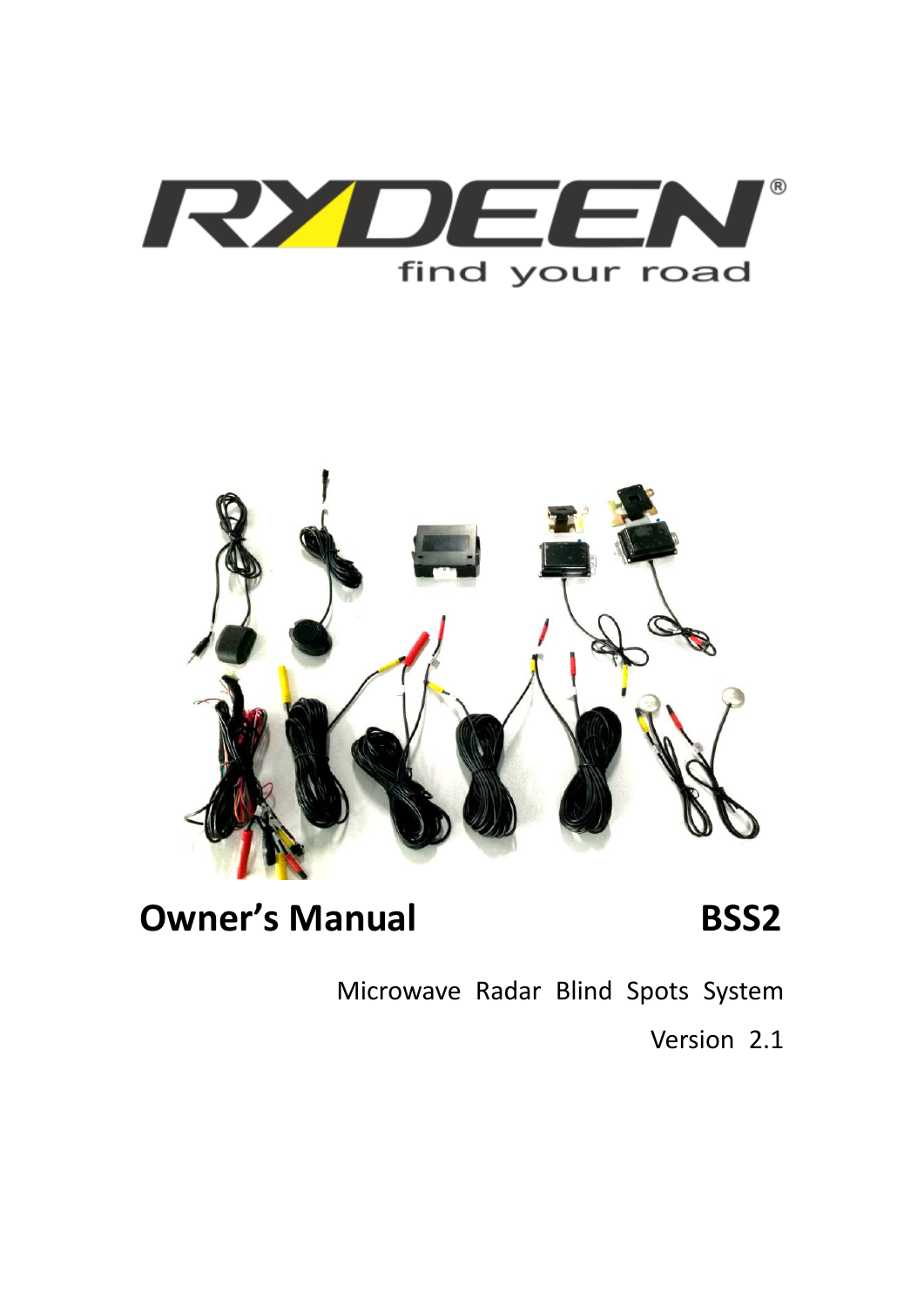# **Table of Contents**

| $\mathsf{L}$ |  |
|--------------|--|
| II.          |  |
| III.         |  |
| IV.          |  |
| V.           |  |
| VI.          |  |
| VII.         |  |
| VIII.        |  |
| IX.          |  |
| Χ.           |  |
| XI.          |  |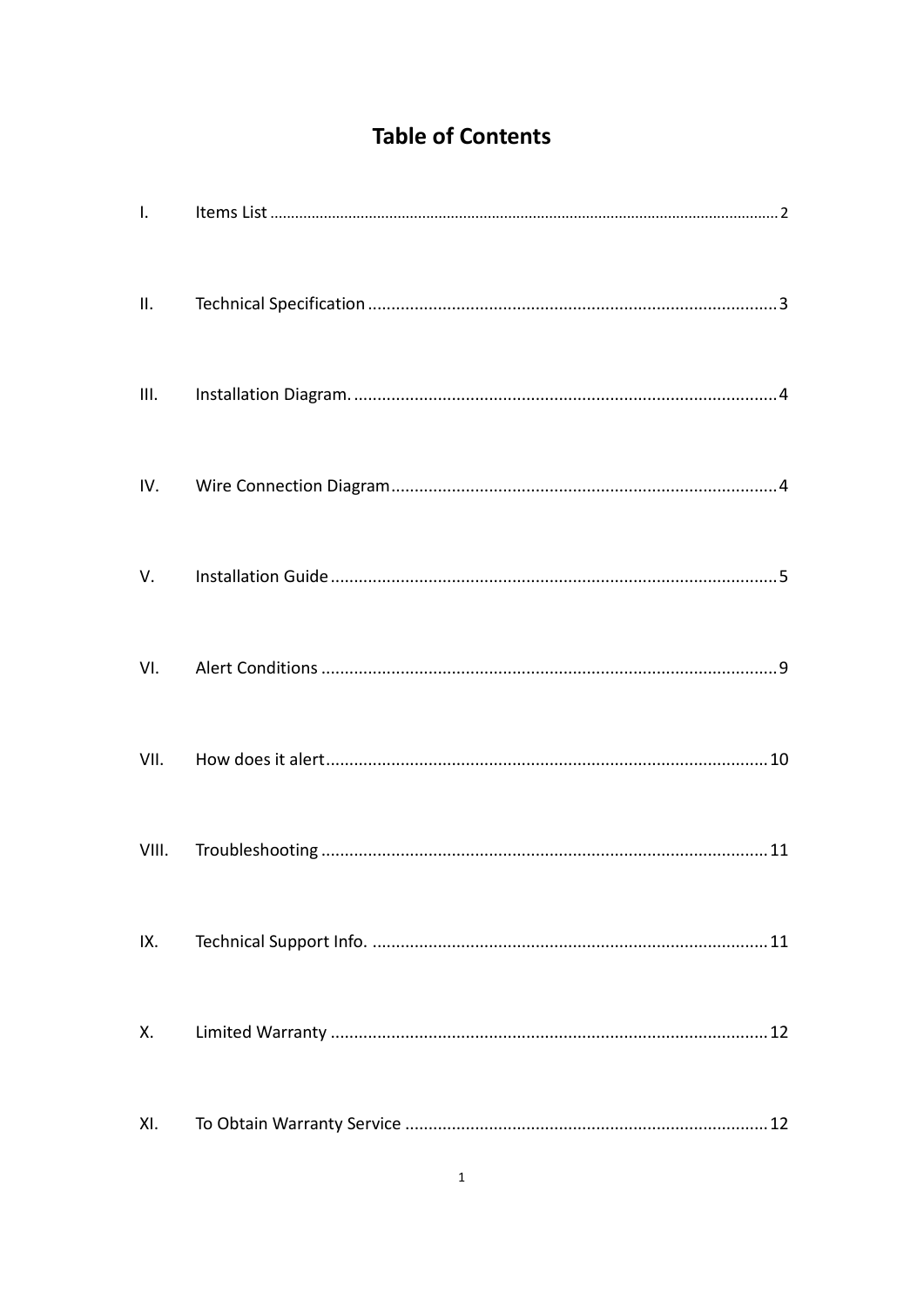### **I. Items list**

| Number<br>Item Name |                         | Quantity                          | Picture |           |
|---------------------|-------------------------|-----------------------------------|---------|-----------|
|                     | $\mathbf 1$             | Main Unit                         | 1PCS    |           |
|                     | $\overline{2}$          | Main Harness<br>+ Extension Cable | 1SET    |           |
|                     | 3                       | Radar Sensor                      | 2PCS    |           |
|                     | $\overline{\mathbf{4}}$ | LED Indicator (BLACK LED'S?)      | 2PCS    |           |
|                     | 5                       | <b>GPS Antenna</b>                | 1PCS    |           |
|                     | $\boldsymbol{6}$        | Buzzer                            | 1PCS    |           |
|                     | 8                       | <b>Puck Bracket</b>               | 2PCS    | $\bullet$ |
|                     | 9                       | <b>Installation Angle Tool</b>    | 1PCS    |           |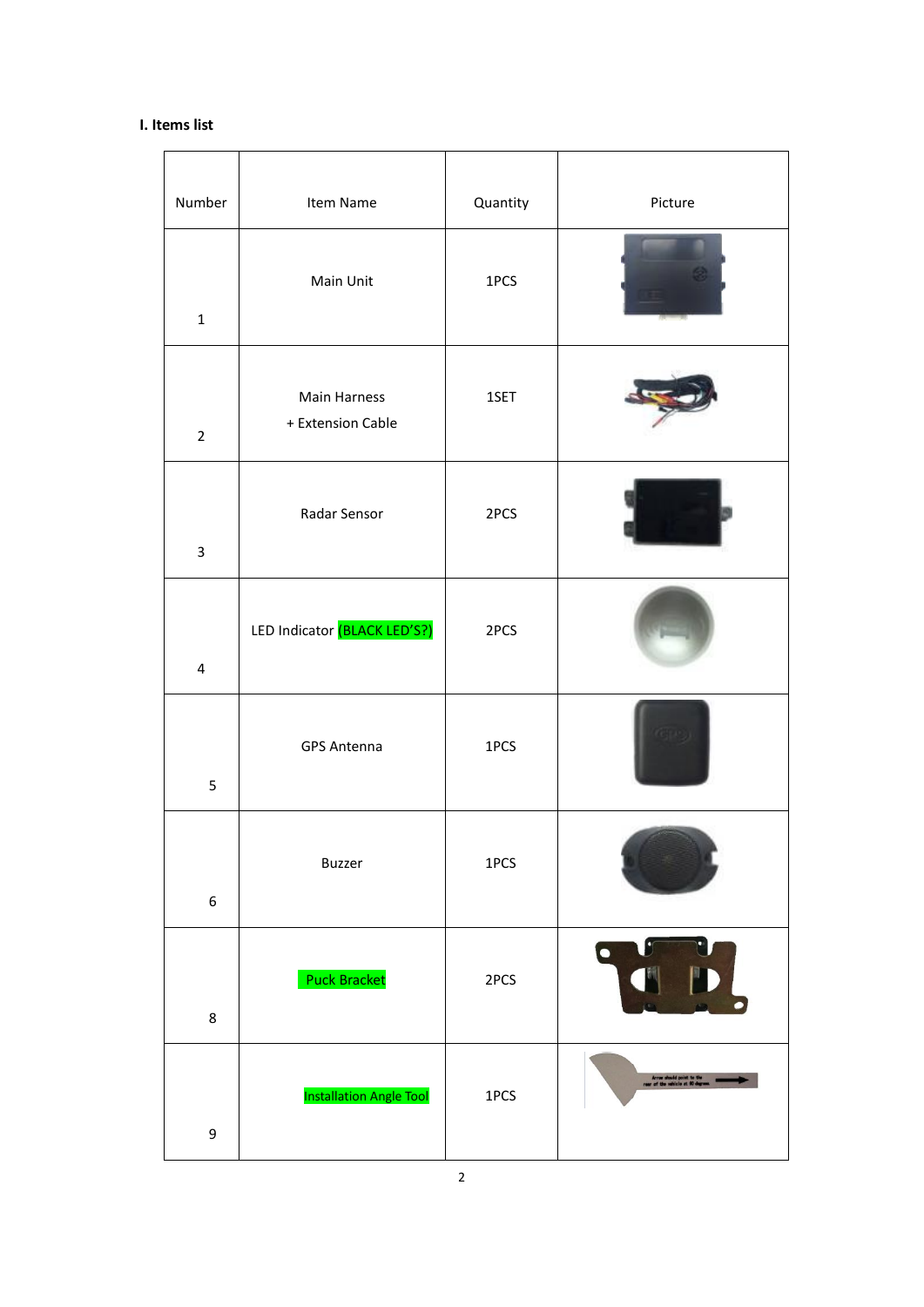### **II. Technical specification**

| <b>Sensor Operating Frequency</b> | 24GHz                                                                                                                                                                                                                                                                                                                                                                                                                                       |  |  |
|-----------------------------------|---------------------------------------------------------------------------------------------------------------------------------------------------------------------------------------------------------------------------------------------------------------------------------------------------------------------------------------------------------------------------------------------------------------------------------------------|--|--|
| <b>Transmit Power</b>             | 15dbm                                                                                                                                                                                                                                                                                                                                                                                                                                       |  |  |
| Detection Area Range              | 1feet - 35 feet                                                                                                                                                                                                                                                                                                                                                                                                                             |  |  |
| <b>Detection Ability</b>          | 5 targets can be detected at the same time                                                                                                                                                                                                                                                                                                                                                                                                  |  |  |
| <b>Detection Speed Range</b>      | 0.5mph---137mph                                                                                                                                                                                                                                                                                                                                                                                                                             |  |  |
| Speed Accuracy                    | $< 0.5$ mph                                                                                                                                                                                                                                                                                                                                                                                                                                 |  |  |
| <b>Speed Restriction</b>          | 1. There are 4 speed restriction options; 5 mph, 10 mph, 15<br>mph, 20 mph. Default is 20 mph.<br>Please see below (1-4 switch, it could control 4 speed<br>restriction) switch $1 = 5$ mph, switch $2=10$ mph, switch $3=15$<br>mph, Switch 4=20 mph<br>Dip switch aligns with the<br>casing and use QC pass<br>sticker to cover it.<br>2. If no GPS signal is detected or satellites not found, the<br>system will be active at any speed |  |  |
| Direction of Movement             | Approached or overtaken by vehicles                                                                                                                                                                                                                                                                                                                                                                                                         |  |  |
| <b>Operating Voltage</b>          | $9--18V$                                                                                                                                                                                                                                                                                                                                                                                                                                    |  |  |
| Waterproof (Radar Sensor)         | Radars: IP67 / Cables: NOT waterproof                                                                                                                                                                                                                                                                                                                                                                                                       |  |  |
| <b>Working Current</b>            | $200mA$                                                                                                                                                                                                                                                                                                                                                                                                                                     |  |  |
| <b>Working Temperature</b>        | $-20^{\circ}$ C --- +70 $^{\circ}$ C                                                                                                                                                                                                                                                                                                                                                                                                        |  |  |
| <b>Installation Angle</b>         | (Horizontal)<br>$20^{\circ}$                                                                                                                                                                                                                                                                                                                                                                                                                |  |  |
| Gain                              | 12k                                                                                                                                                                                                                                                                                                                                                                                                                                         |  |  |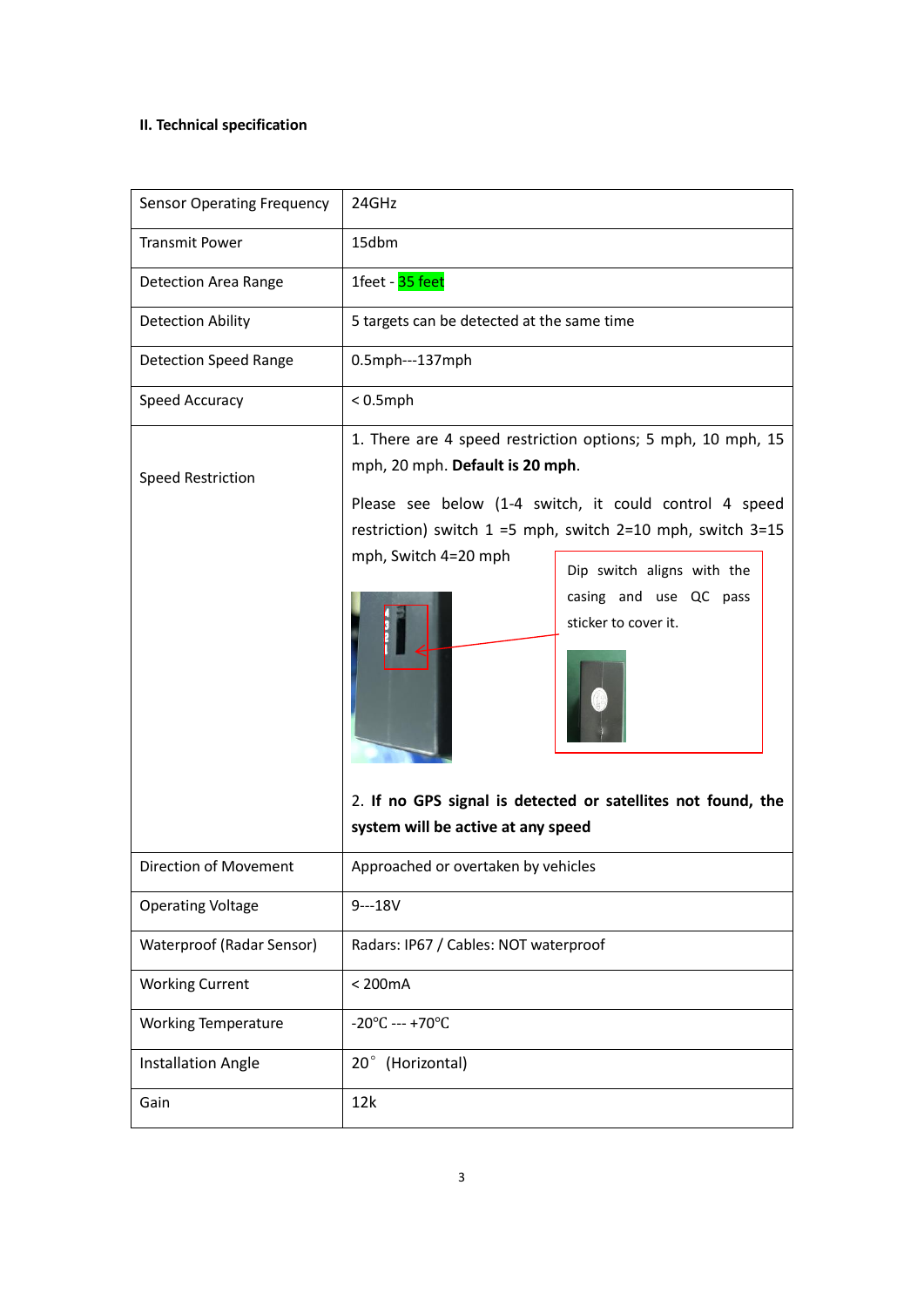### **III. Installation Diagram**



### **IV. Wire Connection Diagram**

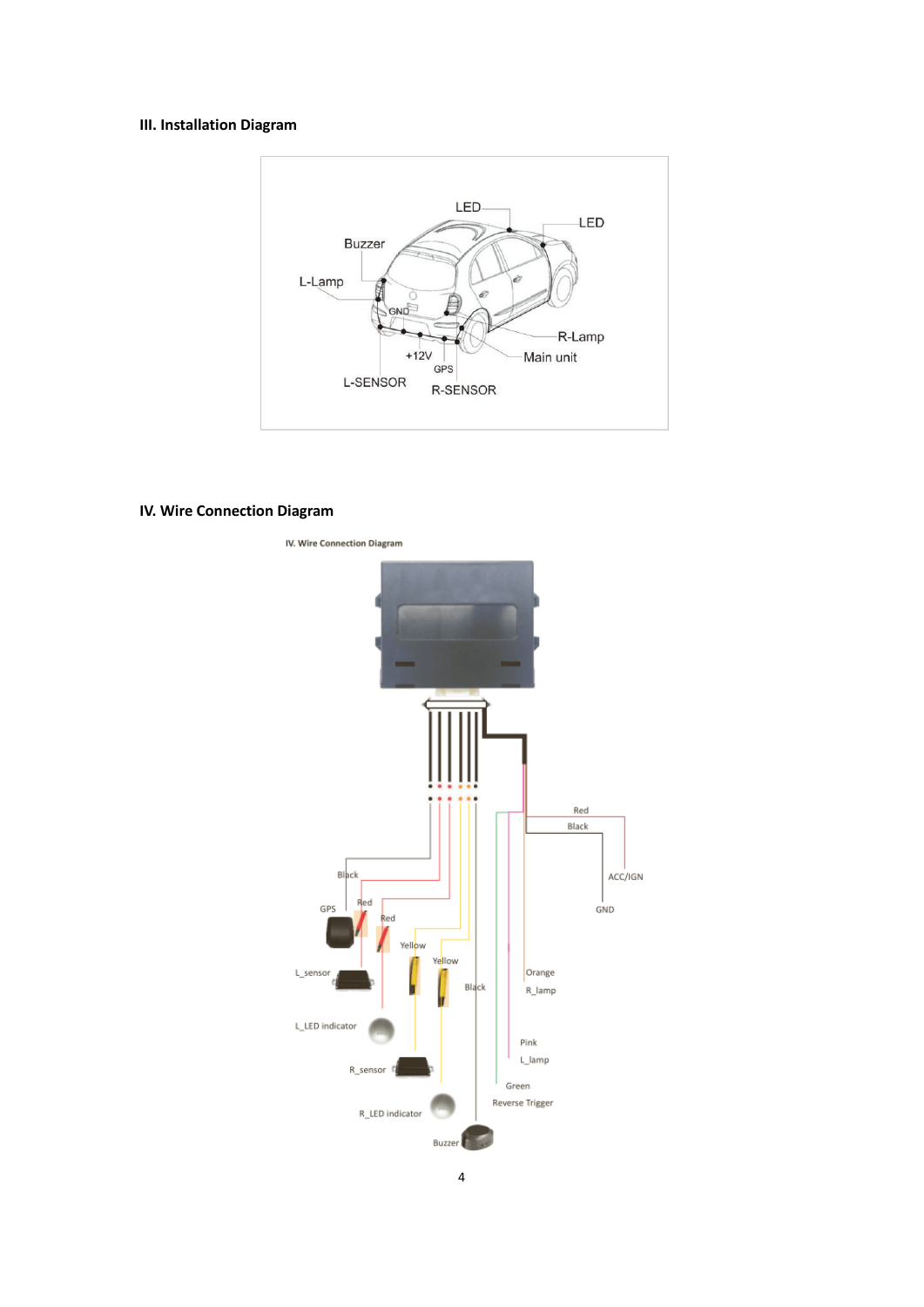### **V. Installation Guide**

### Radar Pucks Installation

Installation requirements: sensors should be adhered to the inner corner of the bumper with supplied Velcro. The angle should be between 20 to 25 degrees with the height ranging from 13-35 inches. (Fig.1-Fig.2)

### **OR use provided mounting bracket for vehicle side installation. (Page. 7)**



```
Fig.1 Fig.2
```
Step1: Measuring method: Measure the rear bumper using the angle gauge to locate the 20 to 30 Degrees angle. (Fig.3-Fig.4)



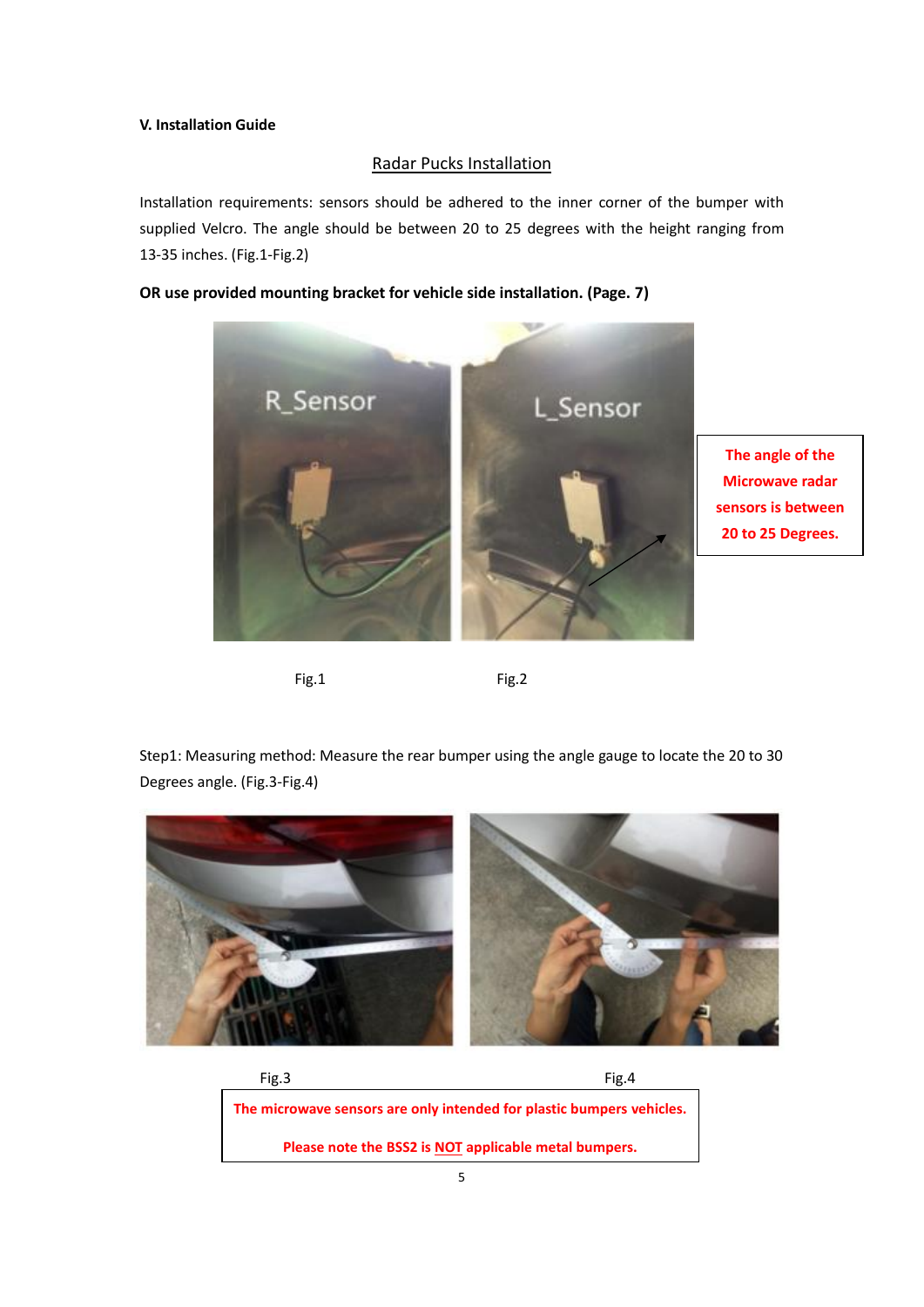Step2: Locate the desired position for the radar pucks. (Fig.5 - Fig.6)





Step3: Remove the rear bumper to clean the surface for the radar pucks. (Fig.7)



Step4: Place the provided Velcro (*To Help Absorb Vibration*) on the surface of the

sensors (black side) and the desired location on the bumper (See image below).



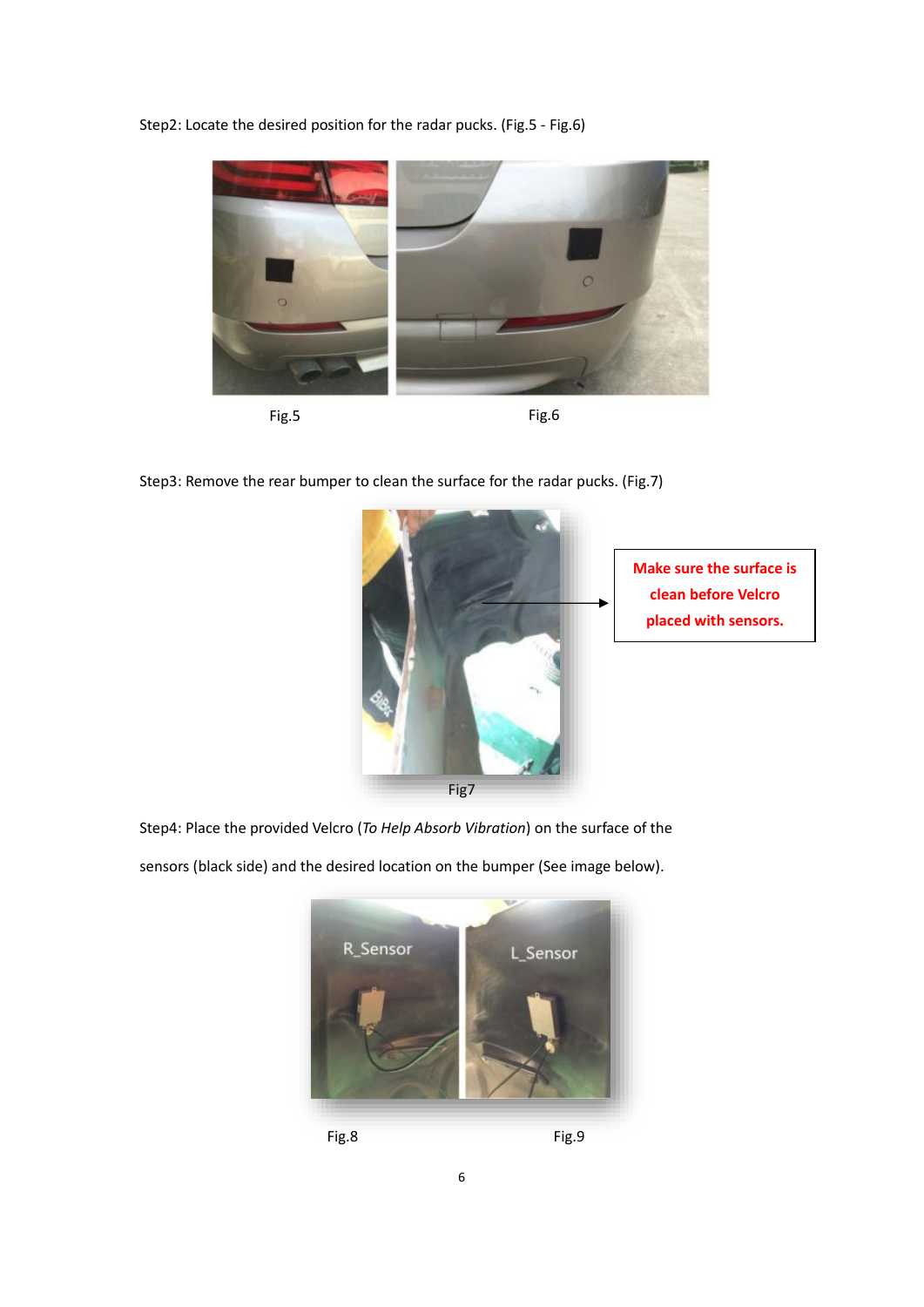### Mounting Radar Pucks with Provided Adjustable Brackets



STEP1: Prepare the material



STEP2: Use 4 small screws to fix the black part of bracket to the sensor backside



STEP3: Use two big screws to fix the metal part of the bracket on the car



STEP4: After angle fixed, fix firmly the screw of the bracket

#### Use Angle Tool to Set Proper Angle



Install ruler using demonstration: Install sensors: can be installed the install ruler are parallel to the get help with install ruler car body

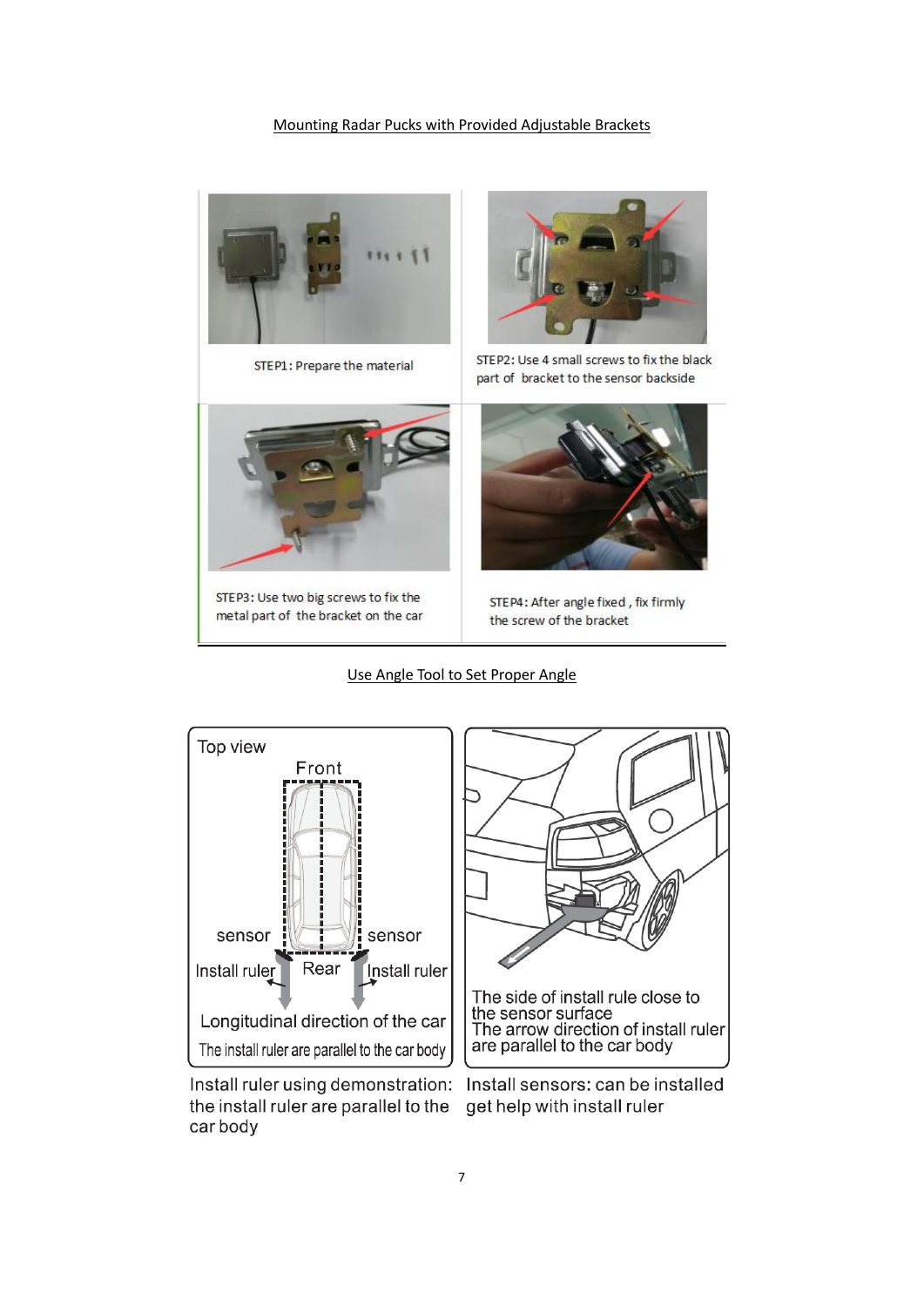### Installation of the left and right turn signals. **(Please make sure not shared with Brake Lamp)**

Step 5. Using the voltage multi-meter, locate the left and right turn signal trigger wires behind the tail lamp. Once verified, connect the left and right signal wires of the BSS2 wire harness to the correct signal wires. (Fig10, Fig11, Fig12) **(Please make sure not shared with Brake Lamp)**



### LED indicator installation:

Step 6. Place the LED indicators where it is visible for the driver. Ideally on the A-pillar of vehicle.



Fig.13 Fig.14

### Adjustable Speaker Installation

Step 7. While installing the speaker, make sure not to obstructed Speaker by any panels. There is a low, high, and off setting. (Fig.15)



Fig.15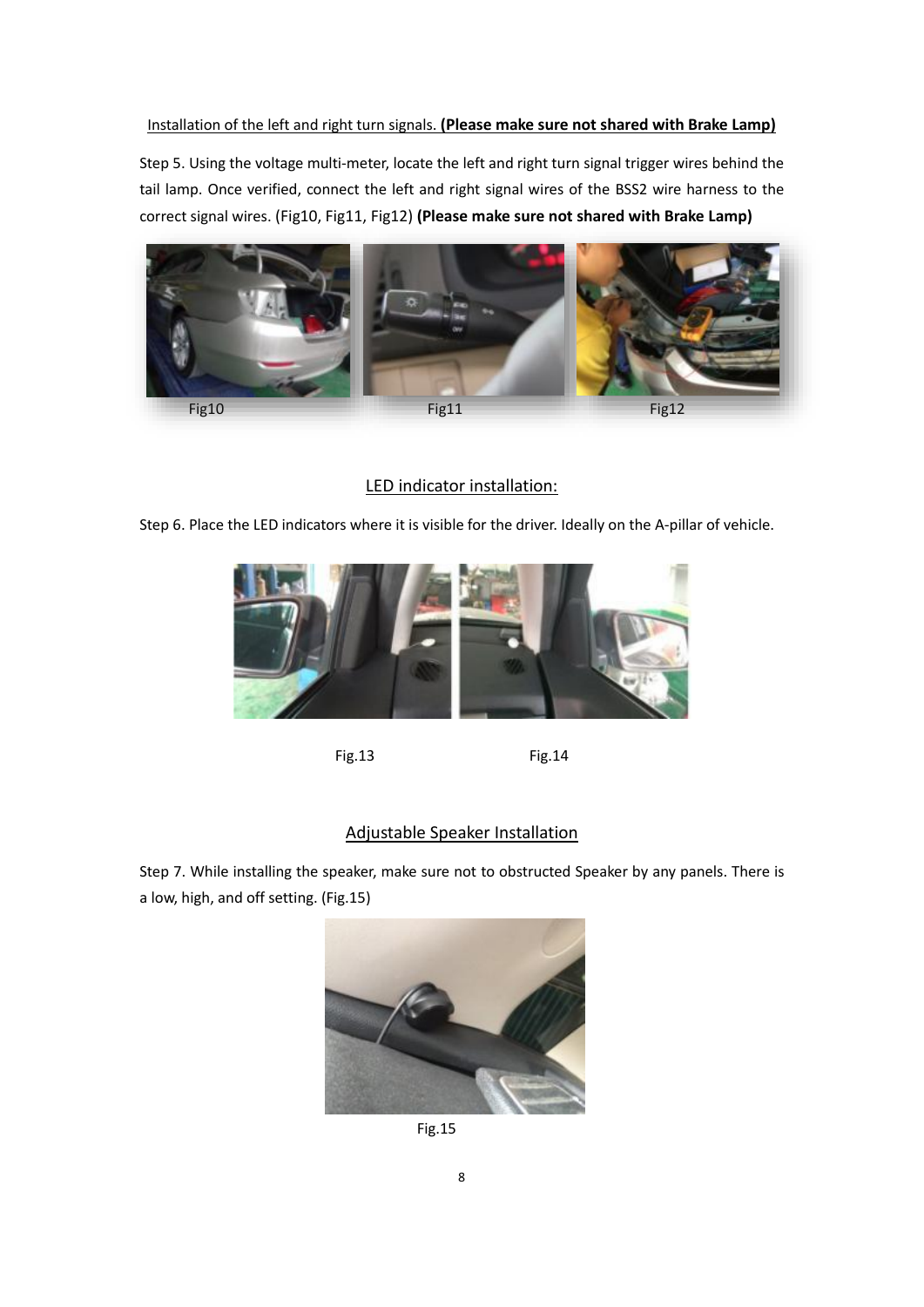#### **Note**

### **Illumination of the LED indicator on the control box:**

- **1. The LED comes on solid when the system is first powered up;**
- **2. The LED blinks slowly while GPS module is connected to the satellites;**
- **3. The LED blinks quickly while sensing moving objects that are approaching in the blind spot (same frequency as to the alarm LED indicators & the buzzer);**
- **4. The LED maintains the last blinking status after the alerts have ended (the last blinking status of alarming is off / on randomly)**

### **VI. Alert conditions:**

1. When the vehicle is on, the system would start detecting objects in the blind area in the lane next to and behind your vehicle at 35 feet. (Fig.16)

2. When vehicles are approaching, and their speed is faster than our own speed.



Fig.16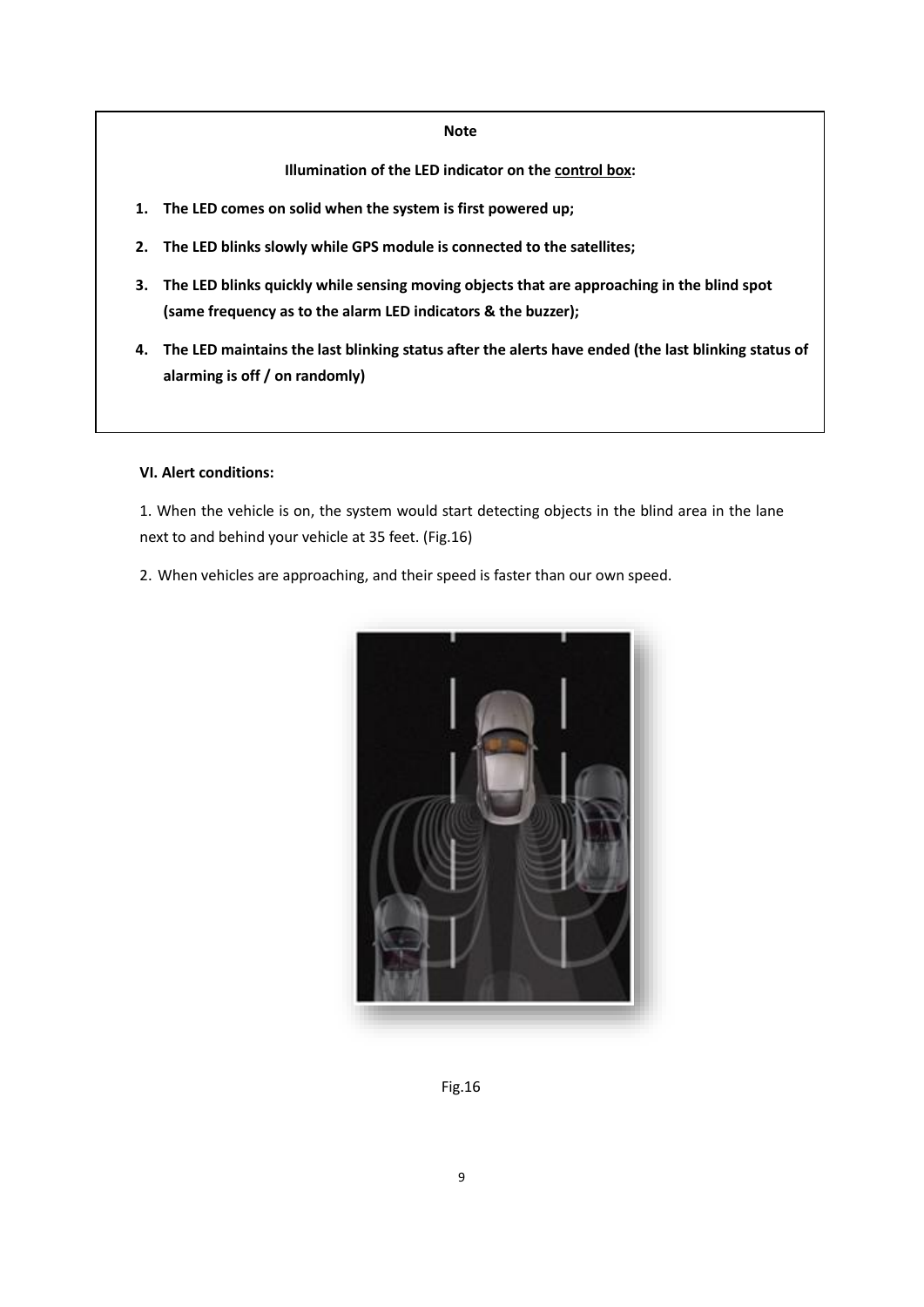### **VII. How does it alert?**

### **A. Blind Spot detection on right side:**

1. R-LED indicator will be activated, and indicator will glow when there is an object approaching to the right-side blind area of your vehicle at speed over 20 mph.

2. If the right turn signal of your vehicle is triggered at the same time, the R-LED indicator will blink, and the buzzer will be beeping as well (with the same frequency) if speed is over 20 mph.

#### **B. Blind Spot detection on left side**:

1. L-LED indicator will be activated, and indicator will glow when there is an object approaching to the left side blind area of your vehicle at speed over 20 mph.

2. If the left turn signal of your vehicle is triggered at the same time, the L-LED indicator will be blink, and the buzzer will be beeping as well (with the same frequency) if speed is over 20 mph.

**C. The LED and buzzer will not glow (no activity) if there is no object approaching to the blind area of your vehicle.**

**D. When in reverse, the buzzer will beep to give warning to the driver and the LED will indicate the direction of incoming vehicles (or objects) approaching.** 

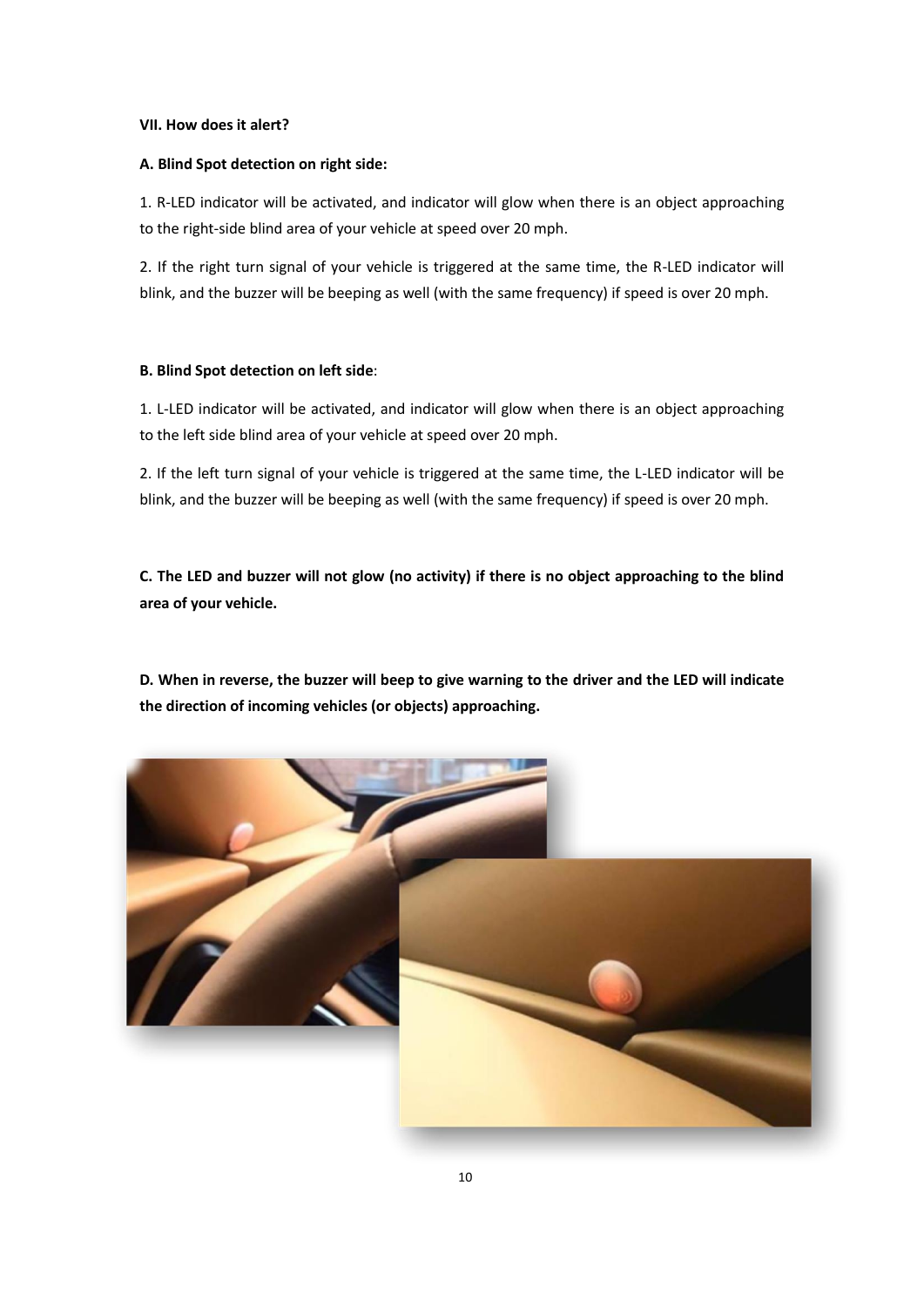### **VIII. Troubleshooting:**

| NO.            | Issue                                           | Reason                                                                                 | Solution                                                                                             |
|----------------|-------------------------------------------------|----------------------------------------------------------------------------------------|------------------------------------------------------------------------------------------------------|
| $\mathbf{1}$   | LED light does not<br>illuminate                | Incorrect connection or pins<br>not making contact<br>LED light is broken              | Check the harness and make<br>sure connection is correct<br>Replace LED light                        |
| $\overline{2}$ | Opposite LED<br>indicator                       | Microwave sensor or LED<br>indicators are plugged in to the<br>opposite connector      | Make sure RFD is driver side and<br>YELLOW is passenger side.                                        |
| 3              | Buzzer does not work                            | Wrong connection or pins not<br>making contact<br>Defective buzzer speaker             | Check the harness and make<br>sure connection is correct<br>Replace buzzer                           |
| 4              | Sensors or GPS does<br>not work                 | Sensors or GPS module are<br>covered by the metal bumper<br>or other metal obstruction | Find the best location where the<br>GPS antenna cannot be blocked<br>by any metal, clear shot of sky |
| 5              | Unit does not work<br>after GPS is<br>connected | Blind spot system does not<br>trigger the sensors if the speed<br>is less than 20mph   | Normal behavior in this case.<br>The GPS needs to detect<br>+20mph to trigger the sensors            |

### **IX. Technical Support Contact Info.**

- Telephone:**1-877-777-8811(within USA only)**
- Email: tech1@rydeenmobile.com
- Web Address: [www.rydeenmobile.com](http://www.rydeenmobile.com/)

### **X. Limited Warranty**

Rydeen North America Inc. (a manufacturer of "Rydeen" products) warrants this product (BSS2) only to the original purchaser as described following: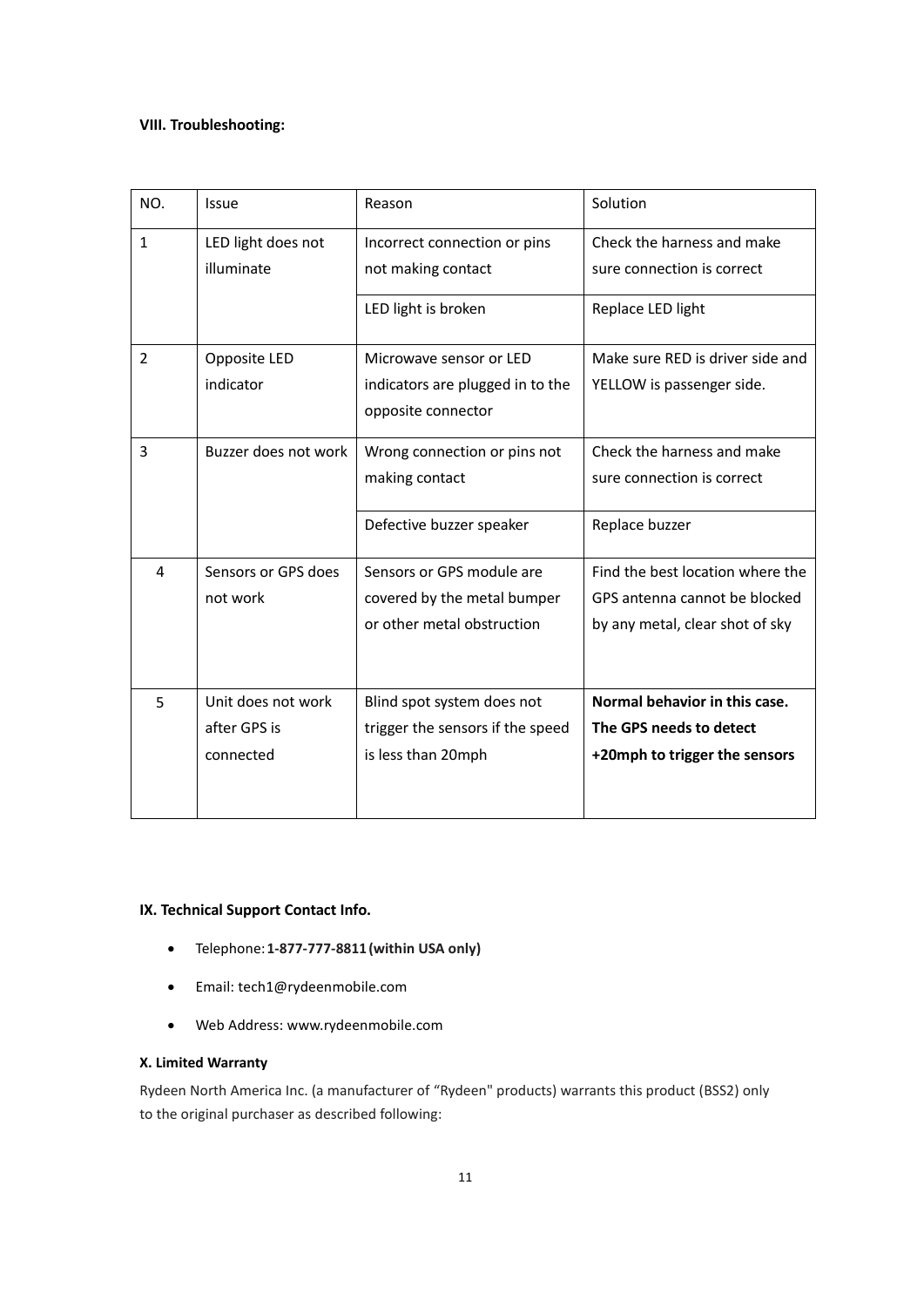#### **Warranty Coverage**

This warranty covers all defects in material and workmanship for (1) year except as specified below.

1. Installation by anyone other than an authorized Rydeen Mobile Retailer may void the warranty.

 2. Any products distributed outside of the USA by Rydeen North America Inc. (Rydeen) or which is not purchased in the USA or Canada

3. Any product(s) which are purchased from an unauthorized retailer (in-store or online).

 4. Any products in which the serial number label or the model number label are removed, torn, modified or replicated.

5. Any damage defects or malfunctions resulting from any of following:

a) When defect occurs during shipment of product (freight carrier's responsibility).

b) Installation or removal of product.

 c) Accidents, act of nature, misuse, abuse, neglect, unauthorized product modification or failure to follow product owner's manual instructions.

d) Any repair or attempt to repair without RYDEEN authorization.

e) Any other cause which is not related to product defect.

f) Any cosmetic damages due to normal wear and tear.

g) Any consumable items (such as fuse or batteries).

If any problems develop with your Rydeen products during or after the Limited Warranty Period, or if you have any questions regarding the operation or installation of the product, you should contact your Rydeen retailer.

#### **XI. To Obtain Warranty Service**

If warranty service is required for your Rydeen product:

 1. Please call Rydeen Customer Service Department at 1-877-777-8811 (within the USA only), Monday–Friday between 9:00 AM to 4:00 PM Pacific Standard time and obtain a Return Authorization Number ("RA") Number.

2. Please pay for any shipping charge to Rydeen Customer Service Department.

Rydeen will pay the return shipping charge, if the repair or service was performed during the warranty period. Rydeen will ship freight collect

(Recipient is responsible for shipping charge) if Rydeen determine the service was performed outside of warranty period or exclusions described above. Rydeen will not accept warranty service requests from outside of the U.S.A. even if product was purchased in the USA.

 3. Please include a copy of your original purchase receipt including Rydeen Product model number, purchase date, retailer name/address and a RA Number whenever your product is sent for warranty service.

4. Shipping address for Rydeen Customer Service Department is following:

**Rydeen North America Inc 2701 Plaza Del Amo, Unit 705, Torrance, California 90503, USA**